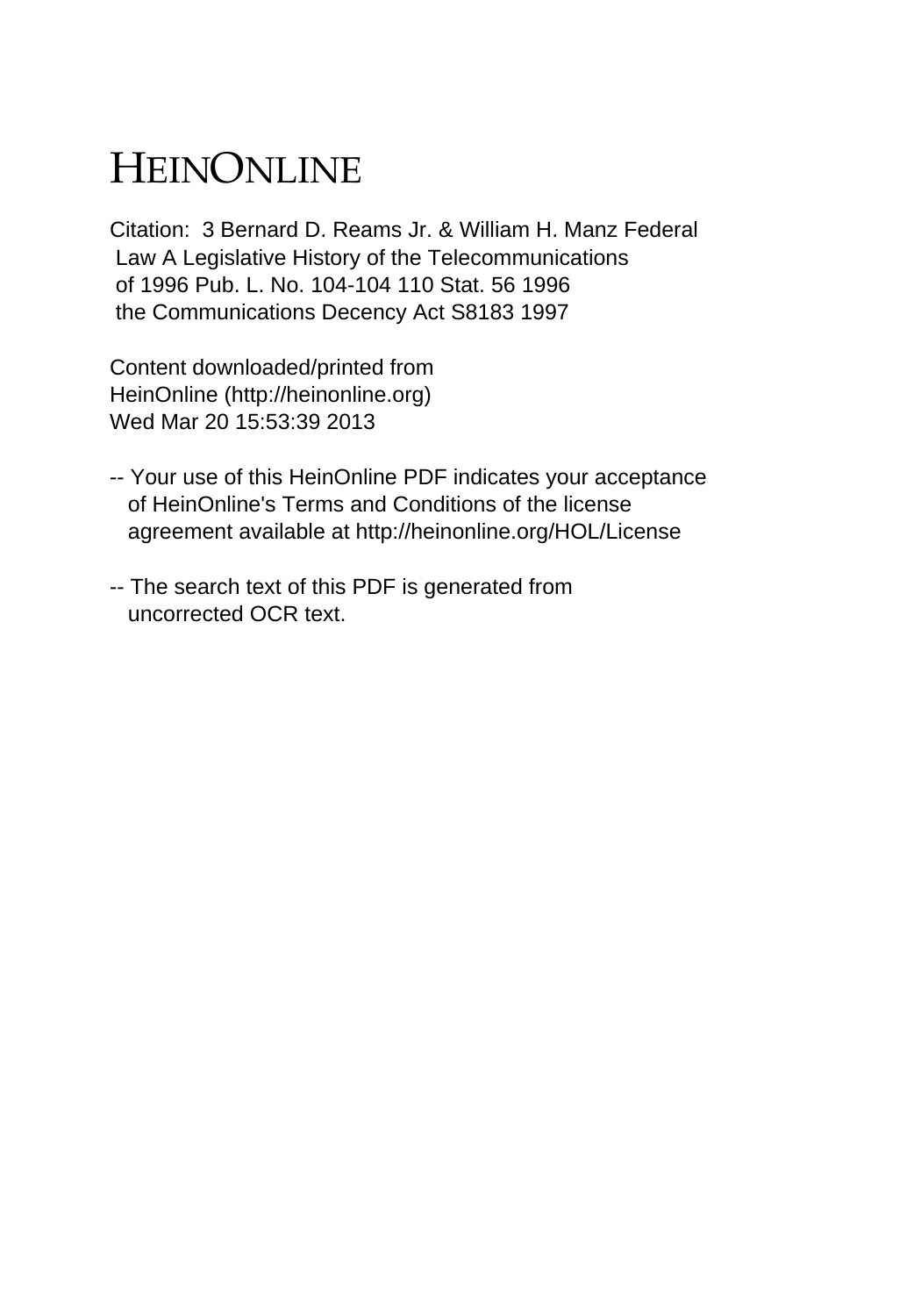8. 25. a bill to stop the waste of taxbe the finds on activities by Govern-<br>ment agencies to encourage its em-<br>playees or officials to accept homo-VTELECOMMUNICATIONS sexuality as a legitimate or normal lifestyle.

At the request of Mr. SANTORUM, the<br>name of the Senator from Montana main of the Senator from someoned the Internal Revenue Code of 1986 to repeat the Revenue Code of 1986 to repeat the transportation fuels tax applicable to commercial aviation.

### 8, 227

At the request of Mr. HATCH, the names of the Senator from Minnesota par. GRANS and the Senator from New Hampshire [Mr. SMTH] were added as<br>cosponsors of S. 327, a bill to amend the<br>Internal Revenue Code of 1986 to pro-<br>whete clarification for the deductibility<br>of expenses incurred by a tax connection with the business use of the home.

At the request of Mr. COCHRAN, the name of the Senator from Louisiana<br>[Mr. BREAUX] was added as a cosponsor of S. 539, a bill to amend the Internal<br>Revenue Code of 1986 to provide a tax exemption for health risk pools.

### $8.673$

At the request of Mrs. KASSEBAUM. At the request of the Senator from Indiana<br>IMr. Coars) and the Senator from<br>Pennsylvania [Mr. Sanronum] were<br>added as cosponsors of S. 673, a bill to establish a youth development grant<br>program, and for other purposes.

### $6.96$

At the request of Mr. HATFIELD, the name of the Senator from Tennessee name of the Senator from Tennessee<br>(Mr. Faisr) was added as a cosponsor of<br>S. 694, a bill to amend the Public<br>Health Service Act to provide for pro-<br>grams of research regarding Parkinson's disease, and for other purposes.

### **8.715**

a. 10<br>
At the request of Mr. D'AMATO, the<br>
name of the Senator from Pennsylva-<br>
nia [Mr. SANTORUM] was added as a co-<br>
sponsor of S. 715, a bill to provide for<br>
portability of health insurance, guar-<br>
anteed renewability, other purposes.

AMENDMENT NO. 1265<br>At the request of Mr. THURMOND the names of the Senator from North Dakota [Mr. DORGAN], the Senator from Wisconsin [Mr. KOHL], and the Senator from Nebraska [Mr. KERREY] were<br>added as cosponsors of amendment No.<br>1255 proposed to S. 652, an original bill Les proposed to S. tost, an original unit<br>to provide for a pro-competitive, de-<br>regulatory national policy framework<br>designed to accelerate rapidly private-<br>sector deployment of advanced tele-<br>communications and informatio nologies and services to all Americans<br>by opening all telecommunications markets to competition, and for other

purposes.<br>At the request of Mr. LEAHY his name was added as a cosponsor of amend-<br>ment No. 1265 proposed to S. 652, supra. **AMENDMENTS SUBMITTED** 

**COMPETI-**TION AND DEREGULATION ACT OF 1995

### FEINSTEIN (AND OTHERS) **AMENDMENT NO. 1269**

Mrs. FEINSTEIN (for herself and Mr. LOTT) proposed an aniendment to the<br>bill (S. 652) to provide for a procompetitive, deregulatory national policy<br>framework designed to accelerate rapidly private sector deployment of advanced telecommunications and information technologies and services to all Americans by opening all tele-<br>communications markets to competition, and for other purposes; as follows: On page 145, helow line 23, add the follow- $10<sup>2</sup>$ 

ELG.<br>SEC. 407A. SCRAMBLING OF SEXUALLY EXPLICIT<br>ADULT VIDEO SERVICE PROGRAM-<br>MING.

(a) REQUIRENT.--Part IV of title VI (47<br>U.S.C. 551 et acq.), as amended by this Act, is<br>further amended by adding at the end the following:

**SEC. 641, SCRAMBLING OF SEXUALLY EXPLICIT<br>SEC. 641, SCRAMBLING OF SERVICE PROGRAM**<br>MING,

REQUIREMENT.--In providing sexually (a) Expiratement properties of the explicit addit programming or other promining that is indeteent and harmful to children on any channel of its service primmining or children on any channel of its service primming, a mult erwise fully block the video and audit por-<br>tion of such channel so that one not a sub-<br>scriber to such channel or programming does not receive it.

COIVO IL.<br>- IMPLEMENTATION.—UDLII (b) IMPLE-MS-TRATION-C-Unitl a multilenoided polynomial distributor complete with the requirement set forch in subspace<br>section (a), the distributor com-<br>section (a), the distributor shall limit in sub-<br>cess of children t  $\overline{a}$  $\bullet$ muttiriaw it

view it.<br>
(c) DEFINITION.—As used is this section, the<br>
term "scramble" means to rearrange the<br>
content of the signal of the programming so<br>
that audio and video portion of the programming<br>
ming cannot be received by perso

solutions of the EVECTIVE DATE-The amendment<br>made by subsection (a) shall take effect 30<br>days after the date of the enactment of this. Act.

### FEINSTEIN (AND KEMPTHORNE) **AMENDMENT NO. 1270**

Mrs. FEINSTEIN (for herself and Mr. KEMPTHORNE) proposed an amendment<br>to the bill, S. 652, supra; as follows: On page 55, strike out line 4 and all that follows through page 55, line-12.

### ROBB AMENDMENT NO. 1271

(Ordered to lie on the table.)

Mr. ROBB submitted an amendment<br>intended to be proposed by him to the<br>bill, S. 652, supra; as follows:

On page 146, below line 14, add the follow- $10<sub>x</sub>$ 

**SEC. 400. SENSE OF CONGRESS ON RESTRICIONAL TIONS ON ACCESS BY CHILIDREY TO OTSCENS AND INDECEST MATERIAL ON SELCTION AND THE PUBLIC, WORKS OF AN INDICTATION AND THE PUBLIC,** 

(a) SENSE OF CONGRESS. - It is the sense of r.

congress-<br>(1) to encourage the voluntary use of tags<br>in the names, addresses, or text of electronic<br>files containing obseens, indecent, or mature<br>text or graphics that are made arailable to the public through public information net-<br>works in order to ensure the ready identi-<br>fication of files containing such text or graphies.

software that provides access to computer<br>software that provides access to or interface<br>with a public information network to de-<br>velop software that permits users of such<br>software to block access to or interface with graphics identified by such tags; and

text or graphics identified by such tage, and<br>to the concerned the behavior industry and the providers and users of public<br>influences the telecommunications industry and the providers and users<br>a consideration actions in t

mation networks to electronic flies that contains and the team of the state of regularity. (b) OLTHERT, the appropriate state is the spectrum information on the tags stabilished and utilized in voluntary compliance with a

lized:

(2) assess the effectiveness of such tags in (2) assess the effectiveness of such tags in<br>preventing the access of children to electronic files that contain observer. Index<br>ent, to electronic files that contain observer, index or matter text or graphics through publ

(d) DEFINITIONS.--In this section:<br>
(1) The term "public information notwork"<br>
means the Internet, electronic condition<br>
boards, and other electronic futurination net-

solvius, and other orientation increases works that are open to the public.<br>
(2) The term "tag" means a part or segment of the name, address, or text of an electronic file.

## **ADDITIONAL STATEMENTS**

### . . . . . . . .

SMALL RUSINESS TAX ISSUES

**.** Mr. BOND, Mr. President, a few weeks ago the Senate made good on its historic opportunity to balance our Nation's budget, and we voted to save our children and tomorrow's children from response to the they did not cause and do not desseve. The American people made their made their made their made their top priority.

Even many of those who have longstanding interests in tax relief, including the small business owners that I hear from as chairman of the Commit-<br>tee on Small Business, do not want fax<br>cuts at the expense of a balanced budget. One poll conducted by a nationwide organization representing over GD.050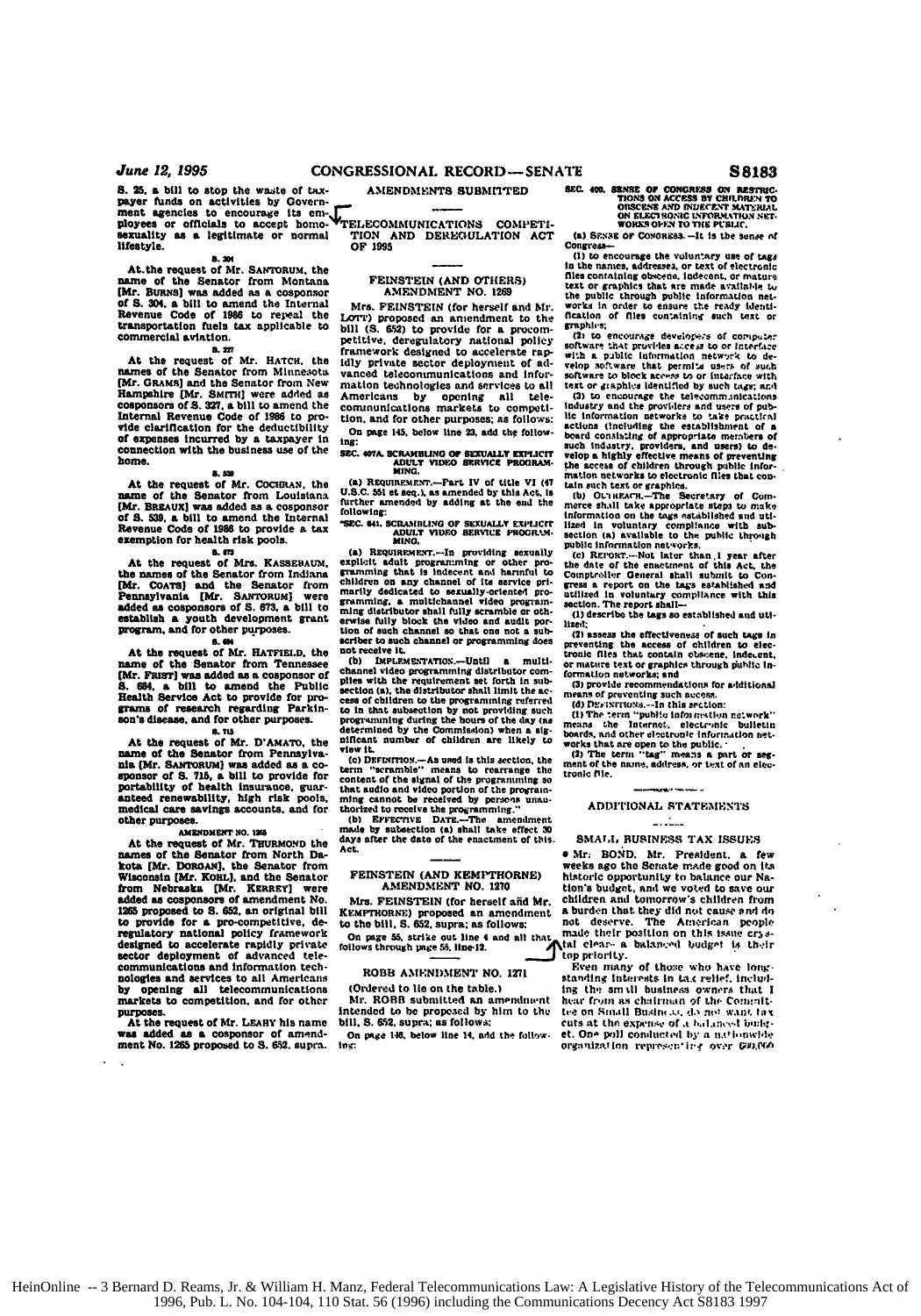HeinOnline -- 3 Bernard D. Reams, Jr. & William H. Manz, Federal Telecommunications Law: A Legislative History of the Telecommunications Act of 1996, Pub. L. No. 104-104, 110 Stat. 56 (1996) including the Communications Decency Act [xciii] 1997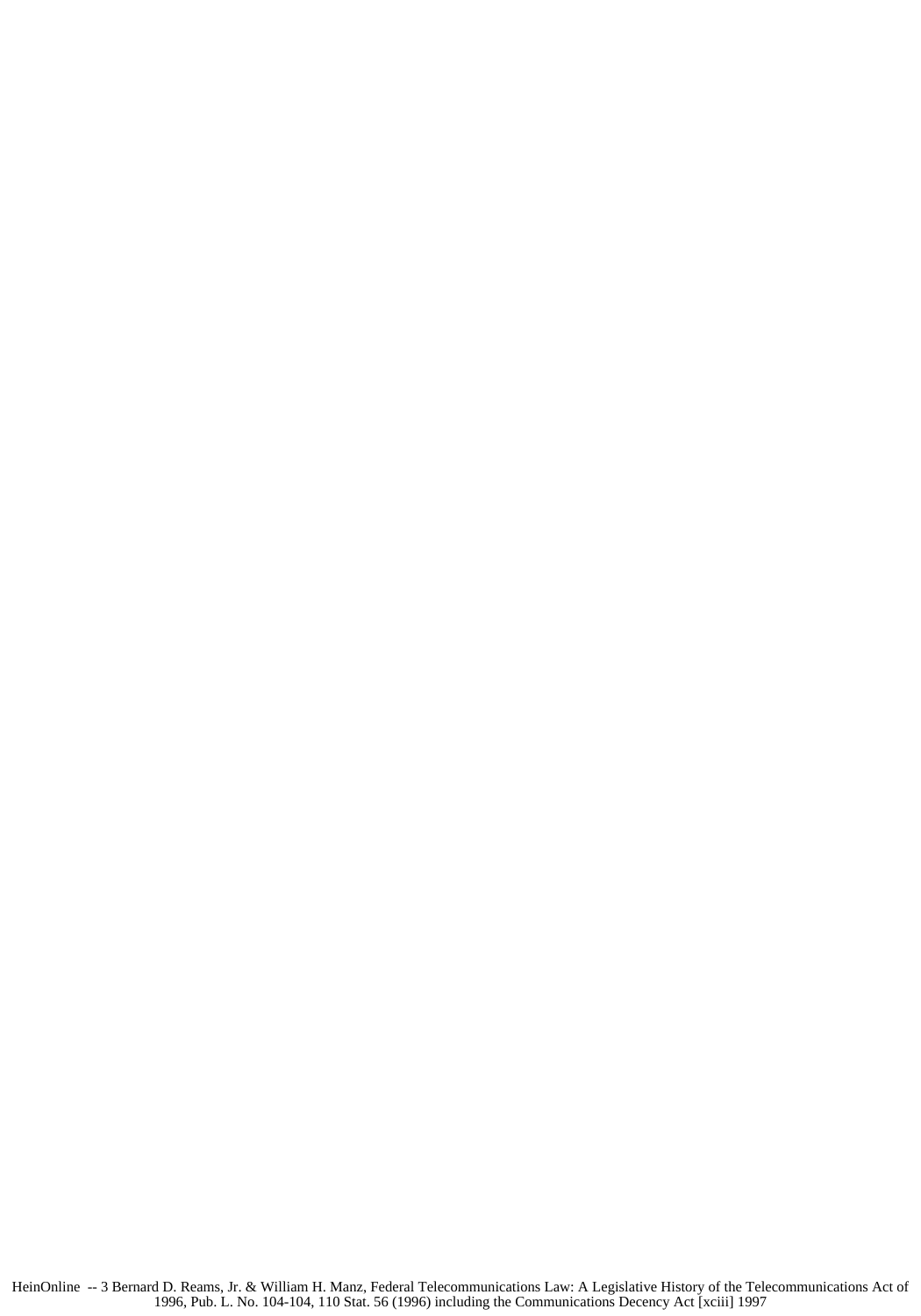Document No. 43

 $\bar{\lambda}$